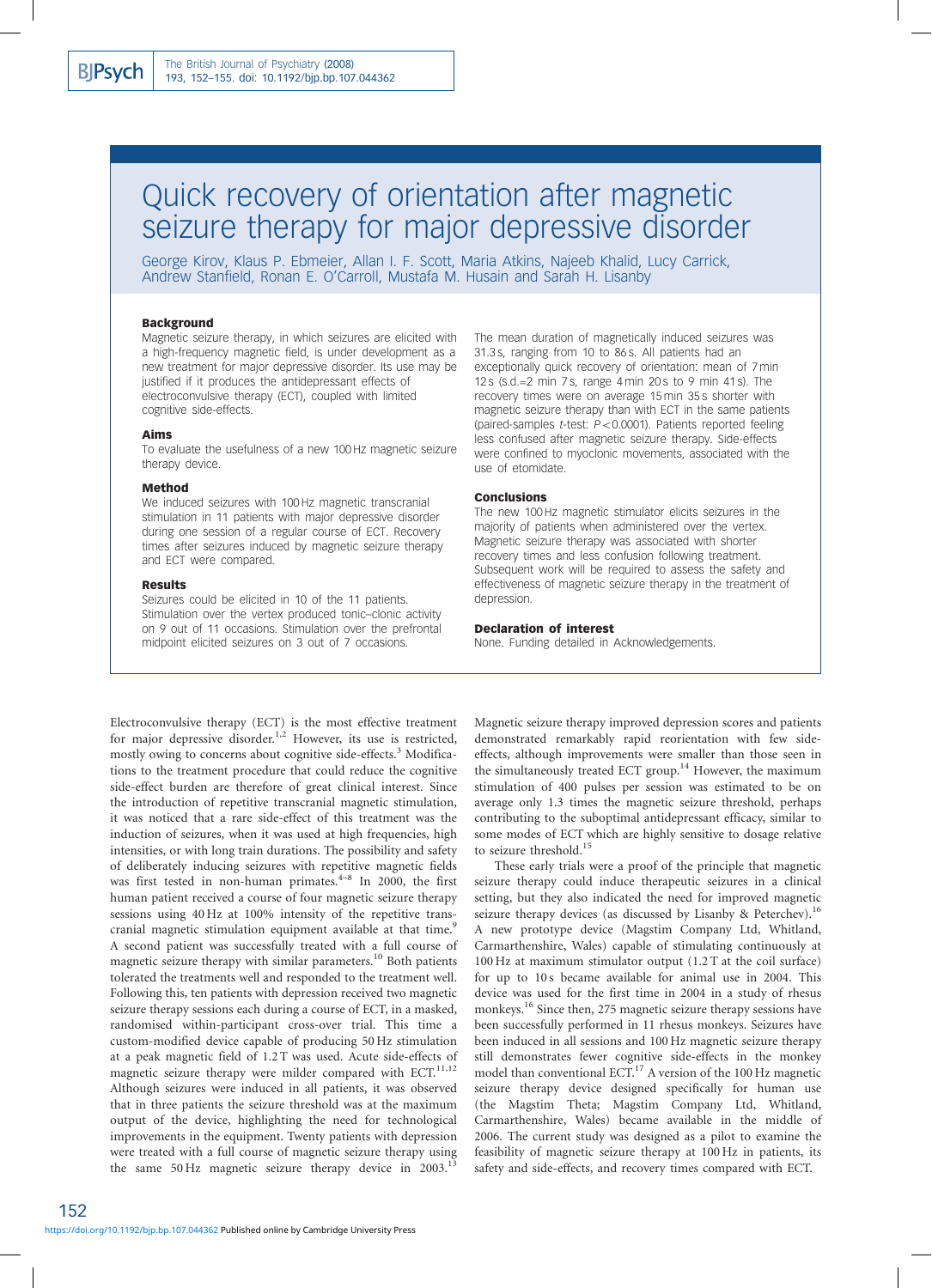# Method

# Patients

Eleven patients diagnosed with treatment-resistant major depressive episodes in the context of either recurrent major depression or schizoaffective disorders according to DSM-IV<sup>18</sup> criteria, who had been referred for ECT, were enrolled in this pilot study. Demographic details are presented in Table 1. Patients were treated in Whitchurch Hospital, Cardiff, Wales, and the Royal Edinburgh Hospital, Scotland. Eight of the patients were already receiving ECT, and one of their regular (twice weekly sessions) was substituted with magnetic seizure therapy. The remaining three patients received magnetic seizure therapy before ECT: two of these continued with ECT, the third decided against it. Local research ethics committee approval was obtained at both centres and patients gave written informed consent following the approved protocols. In accordance with usual clinical practice of ECT delivery in the UK, antidepressant medication was not stopped during the treatment. Every patient received at least one antidepressant, six were also taking one or more antipsychotics, and two patients (patients 5 and 10 in the table) were also taking sodium valproate.

## Magnetic seizure therapy

We used two custom-built Magstim Theta devices (Magstim Ltd, Whitland, Carmarthenshire, Wales). This stimulator is capable of producing 100 Hz magnetic stimuli at 1.2 T (at the centre of the coil) with a biphasic waveform with a pulse width of  $340-400 \,\mu s$ for up to 10 s duration (i.e. a maximum of 1000 pulses). We used a round coil with an 80 mm average diameter (47 mm inside diameter, 115 mm outside diameter). For positioning of the coil we used standard 10–20 electroencephalogram (EEG) positions. The middle of the coil was applied firmly to the head of the patients, and positioned over  $C_z$  for vertical and  $F_z$  for frontal stimulation for up to 10 s. The direction of current induced in the brain was counter-clockwise. The inside of the coils heats from  $20^{\circ}$ C to 130 $^{\circ}$ C after 1000 pulses at 100% output stimulation; therefore, coils were cooled down to  $5-10^{\circ}$ C in a refrigerator prior to stimulation and were changed if a patient required restimulation. All treatments were given at 100 Hz frequency and at maximum stimulator output. When a patient was restimulated, we allowed at least 20 s between stimulations. Staff and patients wore ear protectors during magnetic seizure therapy.

## Anaesthesia

For anaesthesia we used intravenous etomidate (0.15–0.3 mg/kg) as it does not cause an increase in the seizure threshold and might even reduce it.<sup>19</sup> Muscle relaxation was achieved with intravenous succinylcholine; since patients recover more quickly from magnetic seizure therapy the dose was generally lower than that routinely used in ECT  $(0.5-1.0 \text{ mg/kg})$ .<sup>14</sup>

## Seizure monitoring

Seizure duration during magnetic seizure therapy was measured from the start of stimulation to the termination of the observed seizure.<sup>12</sup> Electroencephalogram seizure expression was monitored via bilateral fronto-mastoid EEG using magnetic resonance imagecompatible plastic electrodes to prevent electrode heating during therapy.

#### Orientation assessment

Recovery of orientation after magnetic seizure therapy/ECT was assessed by asking the patient for their name, date of birth, age, place and day of the week. The point of orientation recovery was defined as the time when a patient was able to recall four of these five items.

| Table 1 Treatment settings, duration of seizures and recovery of orientation during ECT and magnetic seizure therapy                  |                                 |                          |                                     |                               |                                                     |                                        |                                     |                                      |  |
|---------------------------------------------------------------------------------------------------------------------------------------|---------------------------------|--------------------------|-------------------------------------|-------------------------------|-----------------------------------------------------|----------------------------------------|-------------------------------------|--------------------------------------|--|
|                                                                                                                                       | Electroconvulsive therapy       |                          |                                     |                               | Magnetic seizure therapy <sup>a</sup>               |                                        |                                     |                                      |  |
| Patient                                                                                                                               | Gender, age<br>(years), setting | Seizure<br>threshold, mC | Seizure<br>duration, s<br>Motor/EEG | Orientation<br>time,<br>min:s | Pulses,<br>$\overline{n}$                           | Position<br>of coil                    | Seizure<br>duration, s<br>Motor/EEG | Orientation<br>time,<br>min:s        |  |
| $\mathbf{1}$                                                                                                                          | Female, 35, C                   | 126 BL                   | 36/60                               | 26:49                         | 250<br>500                                          | Vertex<br>Vertex                       | 0/0<br>25/21                        | $\overline{\phantom{m}}$<br>4:36     |  |
| $\mathcal{L}$                                                                                                                         | Male, 21, C                     | 80 BL                    | 26/32                               | 22:45                         | 500                                                 | Frontal                                | 86/83                               | 5:23                                 |  |
| 3                                                                                                                                     | Female, 41, C                   | 841 BL                   | 42/49                               | 25:01                         | 250<br>500<br>500 <sup>b</sup><br>1000 <sup>b</sup> | Vertex<br>Vertex<br>Frontal<br>Frontal | 9.5/NA<br>21/NA<br>$0/-$<br>70/NA   | $\equiv$<br>4:20<br>$\equiv$<br>4:40 |  |
| 4                                                                                                                                     | Female, 47, E                   | 80 BL                    | 30/42                               | 29:20                         | 1000<br>1000                                        | Frontal<br>Vertex                      | 0/0<br>21/21                        | $\overline{\phantom{m}}$<br>8:41     |  |
| 5                                                                                                                                     | Female, 56, E                   | 170 BL                   | 30/31                               | 22:30                         | 1000                                                | Vertex                                 | 28/29                               | 5:36                                 |  |
| 6                                                                                                                                     | Female, 28, E                   | 80 BL                    | 22/38                               | 21:10                         | 1000<br>1000                                        | Frontal<br>Vertex                      | 0/NA<br><b>18/NA</b>                | $\frac{1}{2}$<br>9:00                |  |
| 7                                                                                                                                     | Female, 48, E                   | 204 BL                   | 33/39                               | 28:00                         | 1000                                                | Frontal                                | 22/NA                               | 8:43                                 |  |
| 8                                                                                                                                     | Male, 39, C                     | No ECT                   |                                     |                               | 600<br>600 <sup>b</sup>                             | Frontal<br>Vertex                      | 0/0<br><b>15/NA</b>                 | 9:00<br>no seizure<br>9:25           |  |
| 9                                                                                                                                     | Male, 28, C                     | 80 UL                    | 28/28                               | 16:00                         | 600                                                 | Vertex                                 | 49/85                               | 9:41                                 |  |
| 10                                                                                                                                    | Female, 70, C                   | 80 UL                    | 54/86                               | 13:10                         | 600                                                 | Vertex                                 | 0/0                                 | 7:48<br>no seizure                   |  |
| 11                                                                                                                                    | Female, 56, E                   | 46 UL                    | 19/NA                               | 11:13                         | 1000                                                | Vertex                                 | <b>11/NA</b>                        | 6:35                                 |  |
| BL, bilateral; C, Cardiff; E, Edinburgh; ECT, electroconvulsive therapy; EEG, electrocephalogram; NA, not applicable; UL, unilateral. |                                 |                          |                                     |                               |                                                     |                                        |                                     |                                      |  |

BL, bilateral; C, Cardiff; E, Edinburgh; ECT, electroconvulsive therapy; EEG, electrocephalogram; NA, not applicable; UL, unilateral.<br>a. The duration of magnetic seizure therapy seizures is given from the time of start of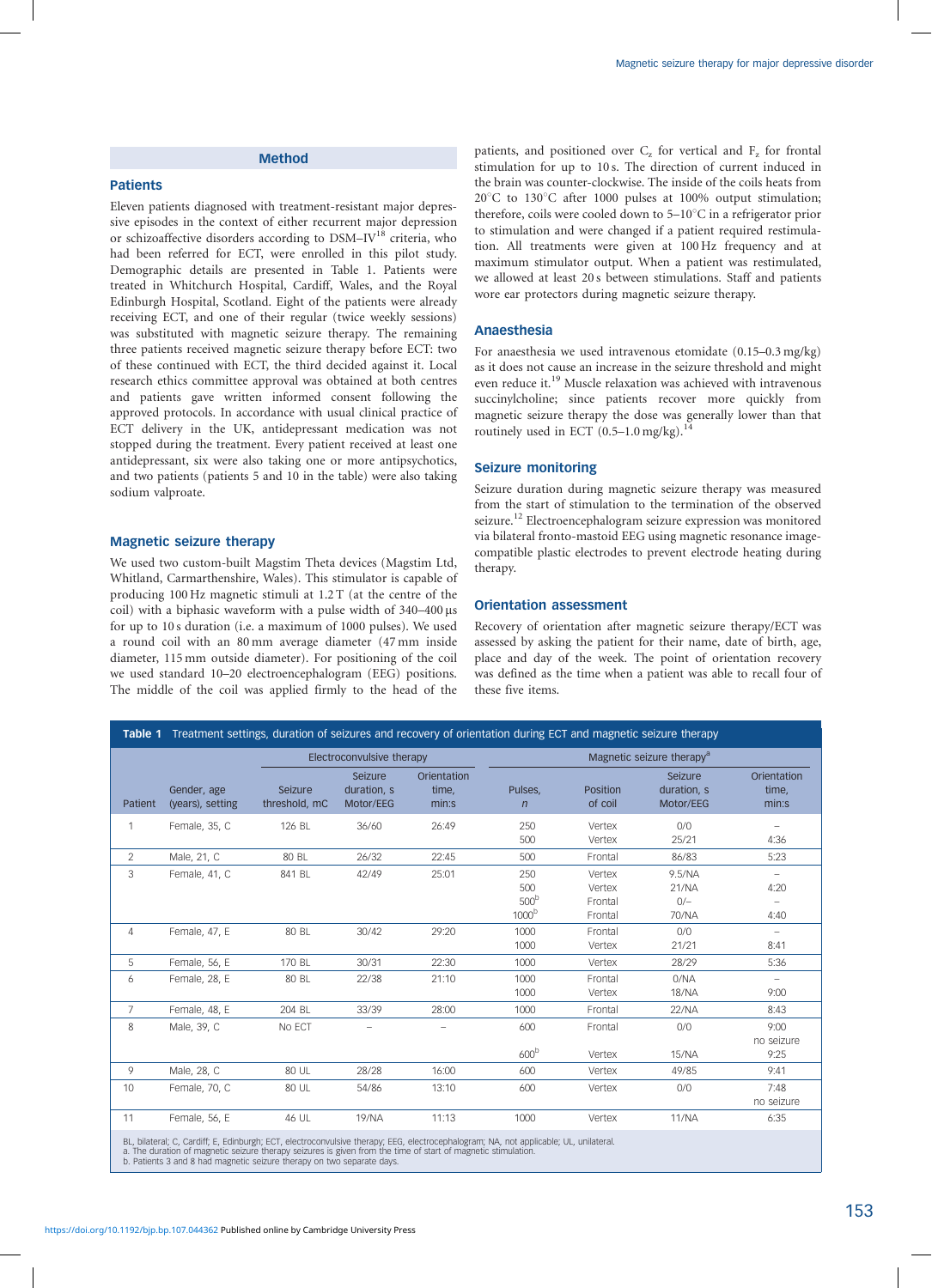## **Results**

The first treatment session with the new device took place in Cardiff in June 2006. The patient was a 35-year-old woman, who had already received five bi-temporal ECT treatments, administered at 195.8 mC. For magnetic seizure therapy, the coil was positioned over the vertex  $(C_z)$ . Stimulation with 250 pulses produced no seizure. She was restimulated 52 s later with 500 pulses and had a visible motor seizure of 25 s; EEG duration was about 21 s, but the end-point was difficult to estimate as there was no post-ictal suppression (EEG trace available from the authors on request).

Orientation was recovered after 4 min 36 s. Immediately upon awakening, the patient achieved a Mini-Mental State Examination<sup>20</sup> score of 27/30 points. On the next day, the patient's score was at the pre-ECT level of 30 points. A battery of further cognitive tests that included tests for verbal and visual memory, verbal fluency and executive speed was also administered and no relevant changes in performance from baseline were found (results not presented).

We have since treated 10 further patients. In order to explore optimal parameters of stimulation for this new procedure, we applied different numbers of pulses and changed the positioning of the coil between  $C_z$  and  $F_z$ . The results for each patient and the corresponding settings for their ECTs are presented in Table 1.

Seizures were elicited in 10 of the 11 patients. The one who did not fit was stimulated with only 600 pulses. Vertex stimulation appeared to be more effective in inducing seizure activity (Table 1; see patients 3, 4, 6 and 8). The mean duration of successful seizures was 31.3 s, range 9.5–86 s.

Orientation was recovered much faster after magnetic seizure therapy than after ECT. The mean time to recovery after successful seizures was 7 min 12 s (s.d.=2 min 7 s, range 4 min 20 s to 9 min 41 s). We compared these results with the recovery times of the same patients during their nearest ECT session(s) taking care that the order of ECT and magnetic seizure therapy sessions used for the calculation was approximately balanced. The mean recovery time after ECT was 26 min 35 s. When the recovery times of the nine patients who had both ECT and magnetic seizure therapy were compared in a paired-samples t-test, magnetic seizure therapy was shown to result in 15 min 35 s quicker recovery, and despite the small numbers, this result was highly significant at  $P < 0.0001$ .

Patients uniformly commented that they felt less confused after magnetic seizure therapy. Side-effects of 100 Hz magnetic seizure therapy were restricted to the usual myotonic movements observed after etomidate anaesthesia. No serious immediate adverse events resulted from the use of magnetic seizure therapy.

## **Discussion**

We report the first use of a new magnetic seizure therapy device capable of sustaining maximum stimulator output for 10 s at 100 Hz (1000 pulses). We treated 11 patients with a total of 18 stimulations. To explore the range of seizure thresholds, we used a different number of pulses and two positions of the coil: over vertex  $(C<sub>z</sub>)$  or pre-frontally  $(F<sub>z</sub>)$ . Seizures were elicited in 10 of the 11 patients. The one who did not fit received only 600 pulses over the vertex. This was a 70-year-old woman who was on valproate; both her age and anticonvulsant medication could account for the difficulty to elicit a seizure. Eight more patients received stimulation over the vertex of between 250 and 1000 pulses. One of these patients (our first patient) did not have a seizure when we used 250 pulses, but she fitted when restimulated at 500 pulses. These

findings correspond to the previous observations that the mean seizure threshold with 50 Hz magnetic seizure therapy was at 268 or 320 pulses.<sup>12,14</sup>

#### Position of stimulation coil

We also tested whether stimulation at 100 Hz was capable of inducing seizures over the prefrontal cortex, which had been difficult to achieve at lower frequencies.<sup>9,12,13</sup> We attempted seven prefrontal cortex stimulations in six patients. Of those, three were successful (one at 500 and two at 1000 pulses) and four were not successful (one at 500, one at 600, and two at 1000 pulses). Patients who did not fit with prefrontal stimulation fitted when stimulated over the vertex (Table 1). We conclude that even at the maximum setting of the machine, some patients will only fit if the coil is positioned over the vertex (i.e. closest to the motor cortex, which has a lower seizure threshold than the prefrontal or precentral cortices).

#### Seizure duration and recovery

We measured seizure duration during magnetic seizure therapy starting from the onset of stimulation. This is because we observed that the seizures in magnetic seizure therapy start during the stimulation train. In contrast, in ECT the convulsion typically does not start during electrical stimulation and a latent phase is usually seen immediately after stimulation.<sup>21</sup>

The mean duration of successful magnetic seizure therapy seizures was 31.3 s, range 10–86 s. Four patients had short seizures of 10, 18, 15 and 11 s (Table 1), which would not be considered therapeutic if evoked by ECT. Two of these patients were stimulated with only 600 pulses, raising the possibility that they may have had adequate seizures if stimulated at the maximum duration output (10 s) of the device.

In line with previous results, $12$  the recovery of orientation after magnetic seizure therapy was much faster than after ECT. Despite the small sample size, this difference was highly statistically significant and, more importantly, clinically meaningful. The ability to combine antidepressant efficacy with low neurocognitive adverse effects would be invaluable for patients who require neurostimulation therapies.<sup>22</sup> All patients felt less confused after magnetic seizure therapy. Many patients felt as if they had received no treatment and remembered details of what had happened immediately prior to the therapy. For instance, patients were able to continue conversations after recovery that had begun just prior to therapy.

#### EEG changes during seizures

It has been noted that the EEG after magnetic seizure therapy differs markedly from that after ECT, with a lower amplitude and relative absence of post-ictal suppression.<sup>12,14</sup> We confirmed these differences after stimulation at 100 Hz. Electroencephalogram traces during ECT showed high amplitude, synchronised EEG activity and clear post-ictal suppression which were markedly different from the EEG recorded after magnetic seizure therapy (traces available on request from the authors). The observed differences between ECT and magnetic seizure therapy ictal expression on EEG could be due to the more focal stimulation achieved with magnetic seizure therapy, which spares deeper brain regions such as the hippocampus that may be implicated in the cognitive side-effects of ECT.<sup>6</sup> Differences in patterns of seizure expression might also explain the much faster recovery after magnetic seizure therapy. Another explanation for differences in ictal EEG expression between magnetic seizure therapy and ECT may stem from the fact that we were not recording EEG from directly under the magnetic coil, where the induced currents and seizure expression should be at its strongest. Specifically,

154